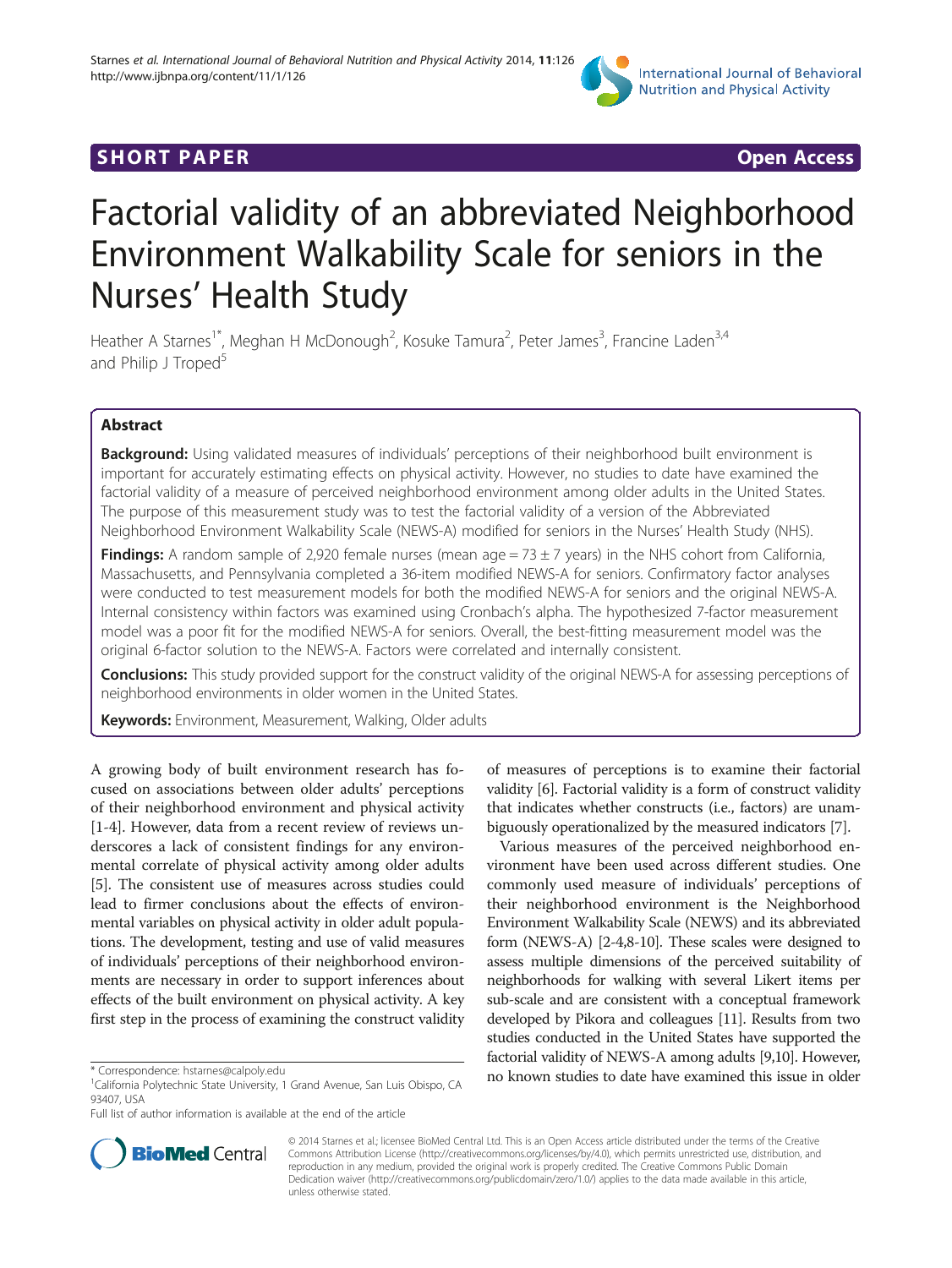U.S. adults. Other less commonly used measures include single dichotomous (yes/no) items and single Likert items [[1\]](#page-5-0).

There may be important aspects of the neighborhood environment with respect to walking for older adults, which the commonly used NEWS and NEWS-A and less commonly used single items may not measure. For example, pedestrian and personal safety features of the neighborhood environment (e.g., lighting, sidewalk and crosswalk design, loitering teenagers, loose dogs, or vehicles crossing sidewalks to exit driveways) may be particularly salient to older adults with conditions that have impacted their balance, visual acuity, and physical reaction time. Therefore, the purpose of this study was to develop and test the factorial validity of a modified NEWS-A for seniors in a sample of older women in the United States.

#### Methods

#### Participants

Participants were selected from the Nurses' Health Study (NHS) cohort, which started in 1976 with 121,701 married nurses aged 30 to 55 years living in 11 of the most populous U.S. states [\[12](#page-5-0)]. NHS investigators originally selected nurses because they anticipated that participants with a nursing education would be able to answer health-related questions with accuracy and would be likely to participate in a long-term study for several decades. NHS participants complete an extensive questionnaire every two years. The total size of the NHS cohort in 2008 in all U.S. states was 79,285 women, including women from California ( $n = 8,561$ ), Massachusetts ( $n =$ 6,685), and Pennsylvania (n = 13,255). In 2008, a supplemental questionnaire that included a modified NEWS-A was mailed to a sample of 3,900 participants (4.92% of the cohort) who were randomly selected from early responders to the 2008 NHS biennial questionnaire. Three U.S. states, California, Massachusetts, and Pennsylvania, were selected to gain regional diversity from the more populous states in the Northeast and Western regions of the United States. The survey response rate was  $84\%$  (n = 3,275). Respondents were excluded from the analysis if any of the following conditions were met: 1) unable to walk ( $n = 75$ ); 2) lived at current residence less than nine months of the year  $(n = 237)$ ; 3) lived at a different address during the four weeks prior to completing the supplemental survey ( $n = 26$ ); 4) lived in an institutional setting  $(n = 6)$ ; or 5) had missing data on living situation  $(n = 13)$ . Application of these criteria resulted in a final analytic sample of 2,920 women.

#### Measures

In the biennial NHS questionnaire, participants reported their birth date (used to calculate age at time of completion of supplemental questionnaire), race (i.e., White, Black, Asian, American Indian/Alaska Native, Native Hawaiian), ethnicity (i.e., Hispanic, non-Hispanic), highest level of education (i.e., registered nurse degree, bachelors, masters, doctoral), current living situation (i.e., with spouse, with family, alone, nursing home, etc.), and walking limitations (i.e., yes/ no, limited walking a block or several blocks). In the 2008 supplemental questionnaire, participants reported length of residence at current address (i.e., yes/no, lived at current address during the past four weeks and yes/no, lived 9 months or more of the year at the current address).

#### Modified NEWS-a for seniors

The modified NEWS-A for seniors that was tested in this study consisted of seven subscales with 36 items. The original six subscales (24 items) from the original NEWS-A were included (i.e., access to destinations, street connectivity, infrastructure for walking, aesthetics, traffic safety, and personal safety) [[9](#page-5-0)]. Nine additional items from an unpublished modified NEWS for seniors designed by the Senior Neighborhood Quality of Life study investigators were included to assess perceptions of personal safety, infrastructure for walking, and a seventh subscale of pedestrian safety. Current study investigators designed three additional items based on expert opinion (i.e., experts in urban planning, public health, health geography, and physical activity promotion) to assess perceptions of street connectivity and infrastructure for walking and biking. The added scale and items were intended to fit with the conceptual framework developed by Pikora and colleagues [[11](#page-5-0)]. See [Appendix](#page-4-0) for the full list of survey items. Participants rated their responses to items on a 4-point Likert scale (i.e., strongly disagree to strongly agree).

#### Statistical analysis

Frequency tables and logistic regression were used to examine predictors of missing data for all items in the modified NEWS-A. An a priori 7-factor solution to the modified NEWS-A for seniors was tested using confirmatory factor analysis (CFA) based on a variance-covariance matrix. CFA was also conducted for the six original subscales in the original NEWS-A instrument [[9](#page-5-0)]. We initially tested the CFA models to determine whether they fit, i.e., a confirmatory approach. Where there was misfit, we removed non-significant paths/factor loadings smaller than |.30| and which made sense theoretically to remove to estimate the most plausible model based on the data.

Model fits were assessed by root mean square error of approximation (RMSEA <0.06) [\[13](#page-5-0)], root mean square residual (RMSR <0.08) [\[13\]](#page-5-0), comparative fit index (CFI >0.90) [[14](#page-5-0)], and non-normed fit index (NNFI >0.90) [[14](#page-5-0)]. Factor loadings were considered acceptable if they were greater than or equal to  $|0.30|$  [\[7](#page-5-0)]. If the *a priori* model fit was unacceptable, models were re-specified based on a review of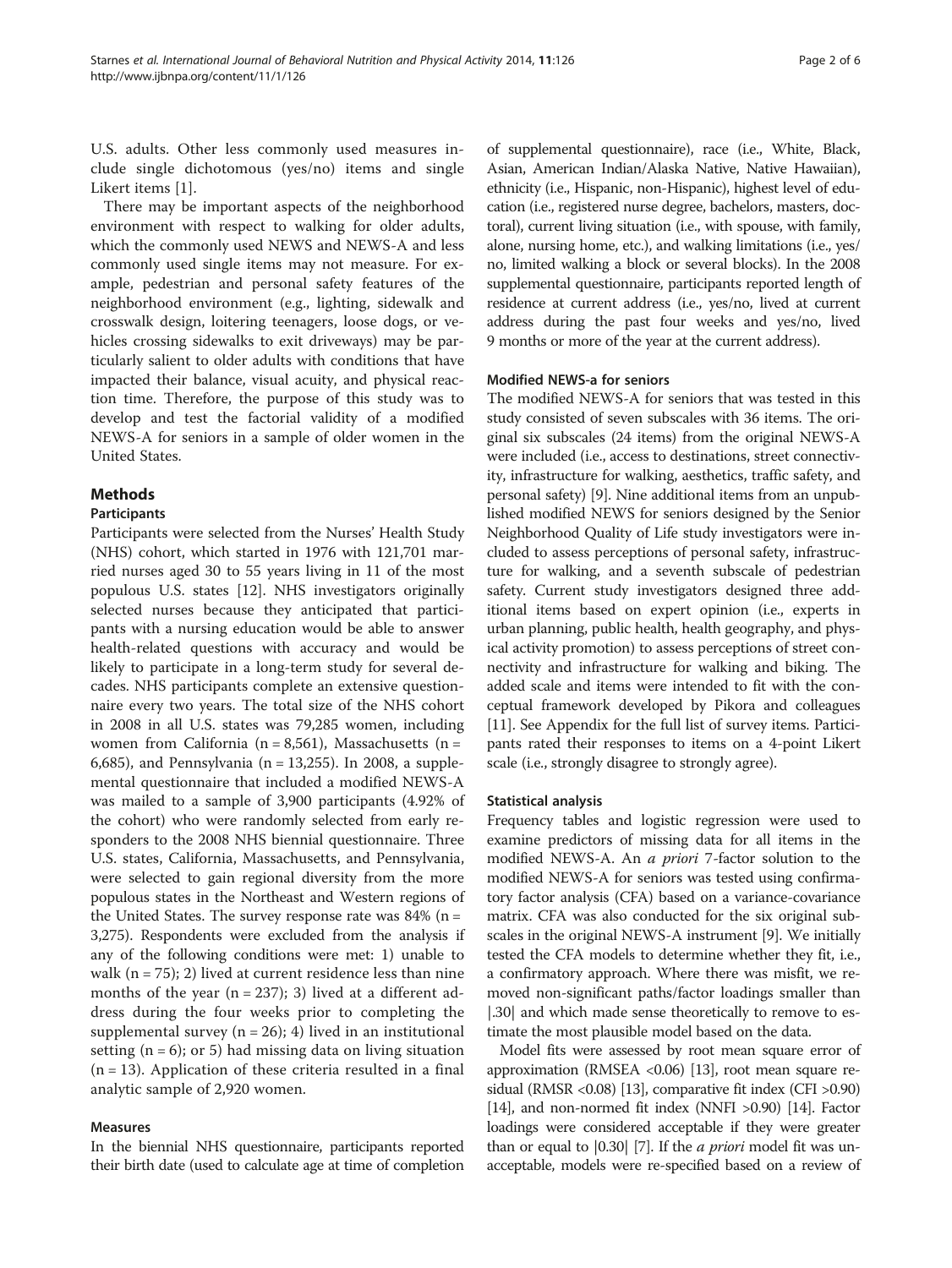factor loadings, modification indices, and conceptual meaningfulness. All analyses were conducted in 2012 using SAS 9.3 for UNIX.

# Findings

#### Sample characteristics

Participants' ages ranged from 61.5 to 88.4 years with a mean of  $73.0 \pm 6.9$  years. The participants were mostly White (97.3%) and non-Hispanic (99.2%). The majority (66.9%) had a registered nurse (RN) degree only, 27.6% had a bachelor's, master's or doctoral degree, and 5.5% were missing information on education. Participants in California were slightly older than participants in Massachusetts and Pennsylvania (75.6 years vs. 71.8 and 71.6 years). A slightly lower percentage of participants in California were Caucasian compared to that in Massachusetts and Pennsylvania (93.1% vs. 99.8% and 99.2%). Education levels were lowest in Pennsylvania (76.3% had RN degree only), followed by Massachusetts (68.3%), and California (56.5%). Participants were similar in demographics (i.e., age, race, ethnicity, and education) to the full cohort (data not shown).

#### Factorial validity of modified NEWS-a for seniors

Overall, less than 3% of the data at the case level in the modified NEWS-A for seniors were missing. Results of logistic regression analyses examining missing data points in relation to age, race, ethnicity, and education suggested there were no significant associations between demographic characteristics and missing data (corrected  $\alpha$  .01 for multiple tests). Therefore, confirmatory factor analyses were conducted using full information maximum likelihood estimation with data from the final analytic sample of 2,920 participants. Furthermore, confirmatory factor analyses were tested using both full information maximum likelihood and list-wise deletion for missing data. Results were substantively similar; therefore, only models using full information maximum likelihood are reported.

The hypothesized *a priori* 7-factor solution to the modified NEWS-A for seniors did not adequately fit the observed data (model A in Table 1). Factor loadings on

several items were less than |0.30| and several items had large standardized residuals, particularly items in a hypothesized infrastructure for walking/biking and pedestrian safety factors (data not shown). Model fit improved by collapsing items from these two factors into an infrastructure for walking factor and by the systematic removal of items with non-significant factor loadings. The final model for the modified NEWS-A for seniors was a 6 factor, 26-item solution (model B in Table 1). Factor loadings for items in the final model are presented in Table [2](#page-3-0). Internal consistency estimates were high for five of the six modified NEWS-A factors ( $\alpha \ge 0.75$ ) and were lowest for the street connectivity factor ( $α = 0.57$ ) (Table [3](#page-4-0)). Moderate correlations were observed between the modified NEWS-A for seniors factors 'access to destinations', 'street connectivity', and 'infrastructure for walking'  $(r = 0.44 -$ 0.56) and between 'aesthetics', 'traffic safety', and 'personal safety'  $(r = 0.25 - 0.30)$  (Table [4,](#page-4-0) below the diagonal).

# Factorial validity of original NEWS-A

The *a priori* 6-factor, 24-item solution to the original NEWS-A was not a good fit (model C in Table 1). A final 6-factor, 19-item solution that demonstrated adequate fit was achieved by removing five items (model D in Table 1). Four of the five removed items were treated as single items (i.e., not part of a NEWS-A factor) in previous studies [[9,10](#page-5-0)] and assessed cul-de-sacs, parking in shopping areas, hilly streets, and major barriers to walking. The other item that was not included in the final solution assessed the visibility of walkers and bikers from homes. Significant factor loadings for the items in the final solution of the original NEWS-A are presented in Table [2](#page-3-0). Factors in the final models for the original and modified NEWS-A had similar levels of internal consistency (Table [3](#page-4-0)). The patterns of correlations between factors were similar for the two instruments (Table [4](#page-4-0)).

# Conclusions

The purpose of this measurement study was to test the factorial validity of a modified NEWS-A for seniors in a large sample of older women in the United States. This

Table 1 Measurement model fit indices for confirmatory factor analyses of modified NEWS-A for seniors and original NEWS-A among 2,920 NHS participants (aged 61–88 years) in California, Massachusetts, and Pennsylvania, 2008

| Measurement model                                 |         | df  | CFI  | <b>NNFI</b> | <b>RMSEA</b> | <b>RMSR</b> |
|---------------------------------------------------|---------|-----|------|-------------|--------------|-------------|
| A priori modified NEWS-A for seniors <sup>a</sup> | 8384.53 | 573 | 0.75 | 0.73        | 0.07         | 0.10        |
| Final modified NEWS-A for seniors <sup>b</sup>    | 2557.13 | 284 | 0.91 | 0.90        | 0.05         | 0.05        |
| A priori original NEWS-A <sup>c</sup>             | 2891.72 | 237 | 0.87 | 0.85        | 0.06         | 0.06        |
| Final original NEWS-A <sup>d</sup>                | 1313.07 | 137 | 0.94 | 0.92        | 0.05         | 0.05        |

Abbreviations: CFI comparative fit index, NNFI non-normed fit index, RMSEA root mean square error of approximation, RMSR root mean square residual. <sup>a</sup>7-factor solution, 36 items (24 original NEWS-A items and 12 additional items).

<sup>b</sup>6-factor solution, 26 items.

<sup>c</sup>6-factor solution, 24 items.

<sup>d</sup>6-factor solution, 19 items.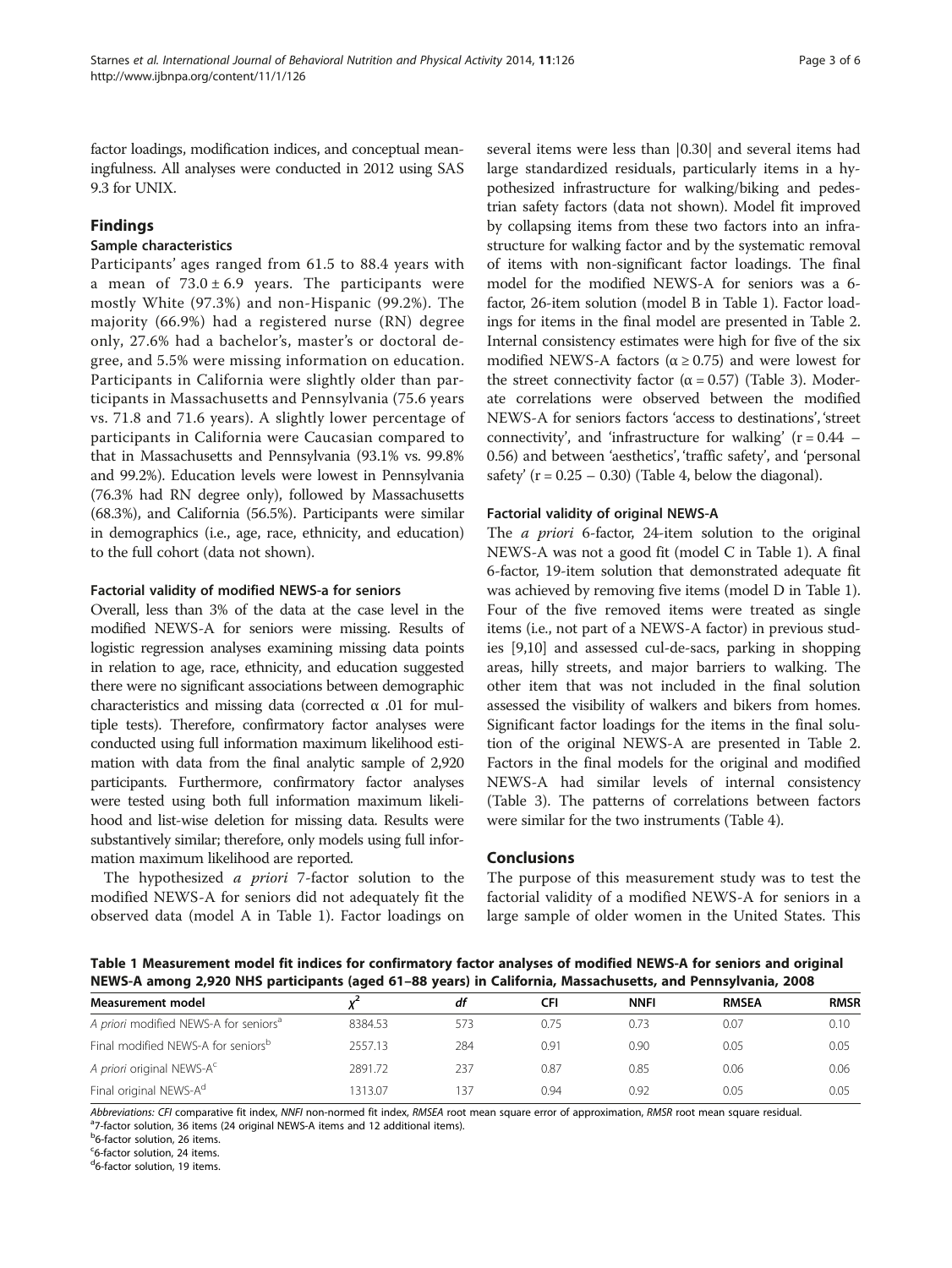## <span id="page-3-0"></span>Table 2 Standardized factor loadings in the final models of the modified NEWS-A for seniors and original NEWS-A among NHS participants in California, Massachusetts, and Pennsylvania, 2008

| <b>Factor and items</b>                          | Modified                     | Original<br><b>NEWS-A</b> |  |
|--------------------------------------------------|------------------------------|---------------------------|--|
|                                                  | <b>NEWS-A</b><br>for seniors |                           |  |
| Access to destinations factor                    |                              |                           |  |
| Stores within easy walking distance              | .81                          | .81                       |  |
| Many places within easy<br>walking distance      | .81                          | .82                       |  |
| Easy to walk to a transit stop                   | .65                          | .65                       |  |
| Street connectivity factor                       |                              |                           |  |
| Short distance between intersections             | .53                          | .52                       |  |
| Many alternative routes                          | .61                          | .64                       |  |
| Straight streets, not curvy                      | .51                          | N/A                       |  |
| Infrastructure for walking factor                |                              |                           |  |
| Sidewalks on most streets                        | .88                          | .92                       |  |
| Cars divide sidewalk and traffic                 | .71                          | .71                       |  |
| Grass/dirt strip divides sidewalk<br>and traffic | .64                          | .64                       |  |
| Streets are well lit at night                    | .55                          | .54                       |  |
| Crosswalks have beeps                            | .31                          | N/A                       |  |
| Pedestrian signals give time to cross            | .51                          | N/A                       |  |
| Curb cuts or ramps                               | .76                          | N/A                       |  |
| Aesthetics factor                                |                              |                           |  |
| Trees along the streets                          | .41                          | .41                       |  |
| Interesting things to look at                    | .79                          | .79                       |  |
| Attractive natural sights, views                 | .86                          | .86                       |  |
| Attractive buildings, homes                      | .68                          | .68                       |  |
| Traffic safety factor                            |                              |                           |  |
| Traffic makes it difficult to walk               | .81                          | .76                       |  |
| Traffic speed is usually slow                    | .60                          | .64                       |  |
| Most drivers exceed the speed limit              | .57                          | .60                       |  |
| Safe to walk in or along street                  | .62                          | N/A                       |  |
| Personal safety factor                           |                              |                           |  |
| High crime rate                                  | .78                          | .82                       |  |
| Crime makes it unsafe to walk<br>during day      | .68                          | .66                       |  |
| Crime makes it unsafe to walk<br>during night    | .77                          | .77                       |  |
| Unsafe alleys between buildings                  | .55                          | N/A                       |  |
| Loitering teenagers make it<br>unsafe to walk    | .63                          | N/A                       |  |
| Other items not in a factor                      |                              |                           |  |
| Few cul-de-sacs                                  | Not included                 | Not included              |  |
| Walkers and bikers easily seen                   | Not included                 | Not includea              |  |
| Parking is difficult in shopping areas           | Not included                 | Not includea              |  |
| Hilly streets                                    | Not included                 | Not includea              |  |

Table 2 Standardized factor loadings in the final models of the modified NEWS-A for seniors and original NEWS-A among NHS participants in California, Massachusetts, and Pennsylvania, 2008 (Continued)

| Major barriers to walking                     | Not included | Not included |
|-----------------------------------------------|--------------|--------------|
| Bicycle lanes or trails                       | Not included | N/A          |
| Islands in the middle of the road             | Not included | N/A          |
| Have to cross busy streets to<br>get to shops | Not included | N/A          |
| Cars crossing sidewalks                       | Not included | N/A          |
| Stray or loose dogs                           | Not included | N/A          |

Not included: Item not included in the final measurement model.

N/A: Item found only in modified NEWS-A for seniors, not in original NEWS-A. See [Appendix](#page-4-0) for full item wording.

paper may be the first to report on this aspect of validity for a measure of perceived neighborhood environment specifically in older U.S. adults. As more attention is devoted to examining associations between the built environment and physical activity among older adults, it is important to evaluate and report on the psychometric properties of the perceived environment measures used with this population. The results of this study suggest that the original NEWS-A has factorial validity for use among older women in the U.S. and that our modified NEWS-A for seniors did not add a salient dimension to the measure. A finding of particular importance was that items hypothesized to load on a new pedestrian safety factor were complex and not distinct from items that loaded on the original infrastructure for walking factor. This underscores the challenge of examining single aspects of environmental perceptions. Pedestrian safety and infrastructure for walking appear to be closely related concepts.

Few minor modifications to the original NEWS-A model were required to achieve acceptable fit with the data. For example, the removed item, "walkers and bikers on the street in my neighborhood can be easily seen by people in their homes" was hypothesized to load on the infrastructure for walking factor. However, the factor loading was below the threshold of 0.30. In previous studies of adults, this item had acceptable loadings of 0.61 and 0.46 [\[9,10](#page-5-0)]. These minor modifications made to the current NEWS-A model need to be confirmed with future research in older adults.

The final 6-factor NEWS-A model that was supported in this study was consistent with those reported in previous validation studies of NEWS-A among adults with both high and low socioeconomic status in the U.S. [[9,10](#page-5-0)]. The current evidence suggests that the original NEWS-A [[9\]](#page-5-0) can be used to assess perceptions of neighborhood environment walkability among older women with educational backgrounds greater or equivalent to a registered nurse degree. All of the participants in the current study were practicing nurses in 1976 and they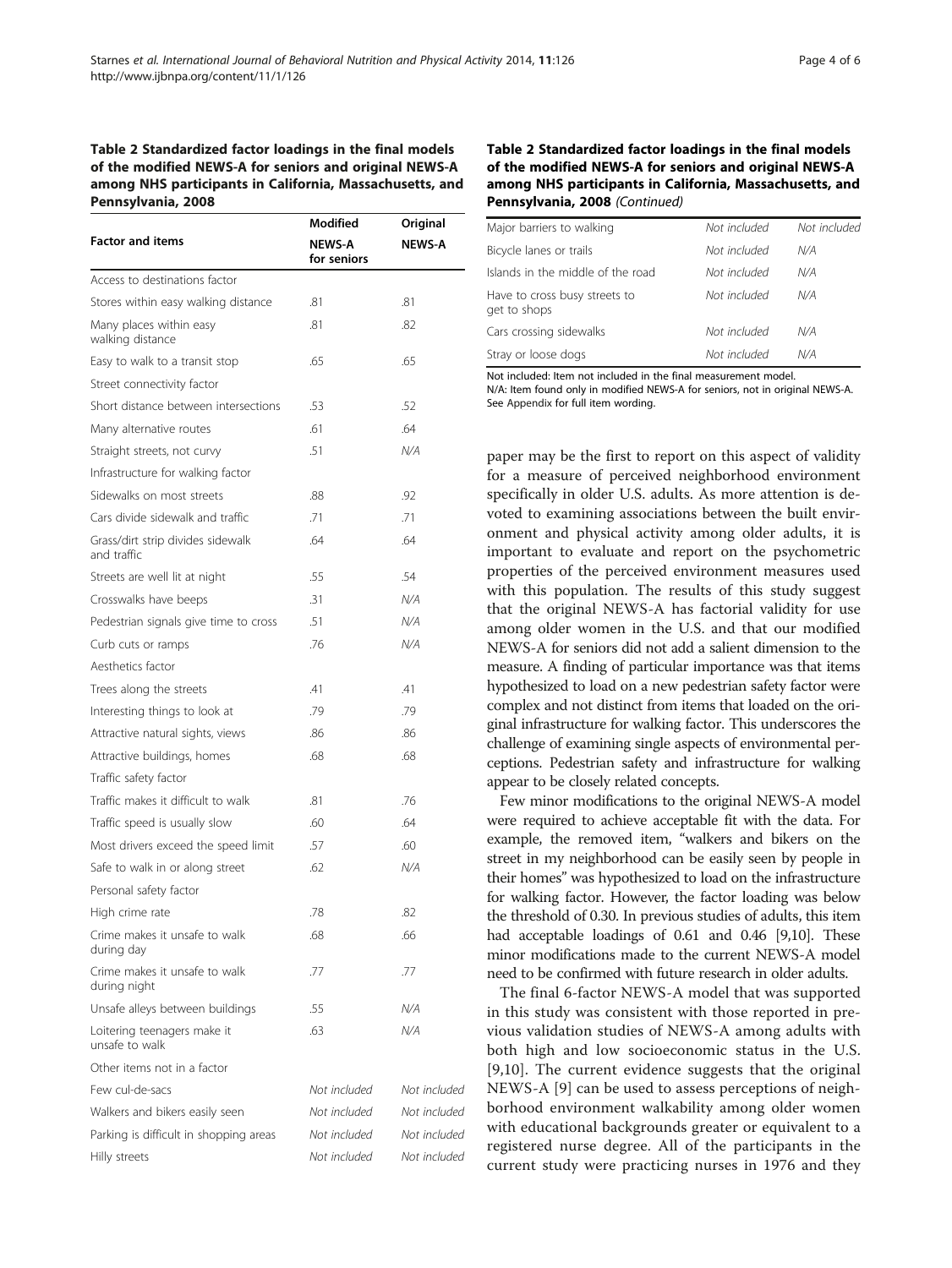## <span id="page-4-0"></span>Table 3 Comparison of number of items, factor means, and internal consistency for factors in the final models of modified NEWS-A for seniors and original NEWS-A among NHS participants in California, Massachusetts, and Pennsylvania, 2008

| Factor                                | No. of items | Mean (SD)  | α   |
|---------------------------------------|--------------|------------|-----|
| Street connectivity - modified        | 3            | 2.68(0.82) | .57 |
| Street connectivity                   | 2            | 2.73(0.91) | .50 |
| Infrastructure for walking - modified | 7            | 2.15(0.83) | .81 |
| Infrastructure for walking            | 4            | 2.36(0.97) | .78 |
| Traffic safety - modified             | 4            | 2.86(0.75) | .75 |
| Traffic safety                        | 3            | 2.83(0.77) | .71 |
| Personal safety - modified            | 5            | 3.72(0.45) | .81 |
| Personal safety                       | 3            | 3.64(0.55) | .79 |
| Aesthetics <sup>a</sup>               | 4            | 3.28(0.63) | .77 |
| Access to destinations <sup>a</sup>   | 3            | 2.06(0.97) | .80 |

<sup>a</sup>Subscales are the same in the original NEWS-A and modified senior NEWS-A.

may not represent diverse women in other careers or with other employment histories.

Additionally, the results of this study may not generalize to other regions of the United States. Previous studies [[9,10](#page-5-0)] were conducted in cities in the Northwestern region and Eastern regions of the U.S. and the current study was conducted in states in the Western and Northeastern regions of the U.S. It is not clear whether the NEWS-A model will generalize to older women living in the Southern and Midwestern regions. Further research is needed to address the generalizability of the NEWS-A measure in other regions and settings.

Another limitation of this study is that the findings may not be generalizable to women from diverse racial and ethnic groups or to older men. The majority of women in this study were non-Hispanic White. It is unknown whether the women in this study perceive their neighborhood walking environments in a similar manner as women with more diverse racial/ethnic backgrounds, residing in other

## Table 4 Pearson correlations for modified NEWS-A for seniors and original NEWS-A factors among NHS participants in California, Massachusetts, and Pennsylvania, 2008

| <b>Factors</b>                                          | L1   | L <sub>2</sub>          | L3   | $\mathsf{L}4$ | 15   | L6      |
|---------------------------------------------------------|------|-------------------------|------|---------------|------|---------|
| Access to destinations (L1)                             | 1.00 | 0.40                    | 0.49 | 0.13          | 0.13 | $-0.15$ |
| Street connectivity (L2)                                | 0.44 | 0.90                    | 0.46 | 0.11          | 0.23 | $-0.11$ |
| Infrastructure for walking $(L3)$ 0.56 0.51 <b>0.94</b> |      |                         |      | 0.09          | 0.20 | $-0.19$ |
| Aesthetics (L4)                                         | 013  | 0.06                    | 0.11 | 1.00          | 0.26 | 0.23    |
| Traffic safety (L5)                                     | 0.12 | 0.23                    | 0.16 | 0.29          | 0.95 | 0.28    |
| Personal safety (L6)                                    |      | $-0.17$ $-0.16$ $-0.23$ |      | 0.25          | 0.30 | 0.95    |

The diagonal (in bold font) contains correlations between modified for seniors and original NEWS-A factors. Correlations among the modified NEWS-A for seniors factors are below the diagonal. Correlations among the original NEWS-A factors are above the diagonal.

U.S. states or regions, and with different education and employment histories. It is assumed though that the construct of walkability would be perceived similarly, but this assumption of factorial invariance needs to be tested in future research. Two notable strengths of this study are the regional variability of the sample (i.e., older women from two distinct U.S. regions) and the finding that a parsimonious walkability scale, the original NEWS-A, has factorial validity for use among older women in three U.S. states. In conclusion, the six subscales of the original NEWS-A appear valid for measurement of how older women perceive their neighborhood walking environments.

#### Appendix

Items in the final model of the Modified NEWS-A for Seniors.

- 1. Access to destinations factor
	- a. Stores are within easy walking distance of my home.
	- b. There are many places to go within easy walking distance of my home.
	- c. It is easy to walk to a transit stop (bus, train) from my home.
- 2. Street connectivity factor
	- a. The distance between intersections in my neighborhood is usually short (100 yards or less; the length of a football field or less).
	- b. There are many alternative routes for getting from place to place in my neighborhood. (I don't have to go the same way every time).
	- c. The streets in my neighborhood are straight. The do not have many curves.
- 3. Infrastructure for walking factor
	- a. There are sidewalks on most of the streets in my neighborhood.
	- b. Sidewalks are separated from road/traffic in my neighborhood by parked cars.
	- c. There is a grass/dirt strip that separates the streets from the sidewalks in my neighborhood.
	- d. My neighborhood streets are well lit at night.
	- e. The crosswalks in my neighborhood are designed for people who don't see well because they have things like beeps that tell you when to cross.
	- f. Pedestrian signals in my neighborhood give me enough time to cross the road.
	- g. There are curb cuts (ramps) that go from sidewalk level to road level in my neighborhood (for example, at the end of sidewalks).
- 4. Aesthetics factor
	- a. There are trees along the streets in my neighborhood.
	- b. There are many interesting things to look at while walking in my neighborhood.